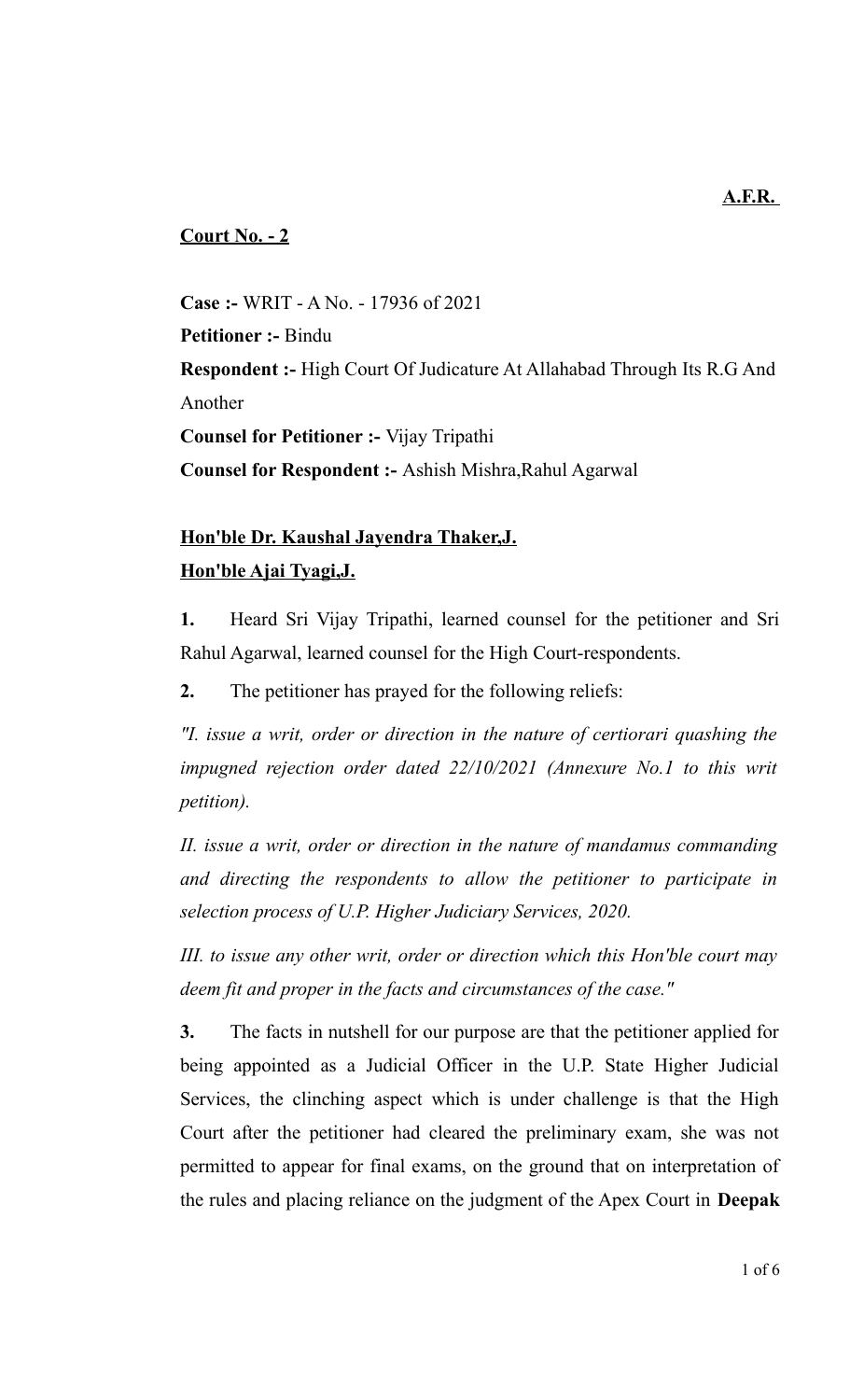**Aggrawal v. Keshav Kaushik and others, (2013) 5 SCC 277** the committee found that the petitioner does not have continuous practice for seven years on date of exam/filling form. The High Court on its administrative side conveyed to the petitioner that she was not qualified as per rules.

**3.** Shri Jitendra Kumar holding brief of the counsel appearing on behalf of petitioner has contended that the petitioner has passed preliminary exams and is practicing as a public prosecutor since 2019. Learned counsel for petitioner also places reliance on the judgment of the Apex Court in **Deepak Aggrawal (supra)**.

**4.** At this juncture, it would be relevant for us to verbatim refer to paragraphs no.101 and 102, of decision titled Deepak Aggawal (Supra) which we verbatim reproduce as under:

*"101. The Division Bench has in respect of all the five private appellants – Assistant District Attorney, Public Prosecutor and Deputy Advocate General – recorded undisputed factual position that they were appearing on behalf of their respective States primarily in criminal/civil cases and their appointments were basically under the C.P.C. or Cr.P.C. That means their job has been to conduct cases on behalf of the State Government/C.B.I. in courts. Each one of them continued to be enrolled with the respective State Bar Council. In view of this factual position and the legal position that we have discussed above, can it be said that these appellants were ineligible for appointment to the office of Additional District and Sessions Judge? Our answer is in the negative. The Division Bench committed two fundamental errors, first, the Division Bench erred in holding that since these appellants were in full-time employment of the State Government/Central Government, they ceased to be 'advocate' under the 1961 Act and the BCI Rules, and second, that being a member of service, the first essential requirement under Article 233(2) of the Constitution that such person should not be in any service under the Union or the State was attracted. In our view, none of the five private appellants, on their appointment as Assistant District*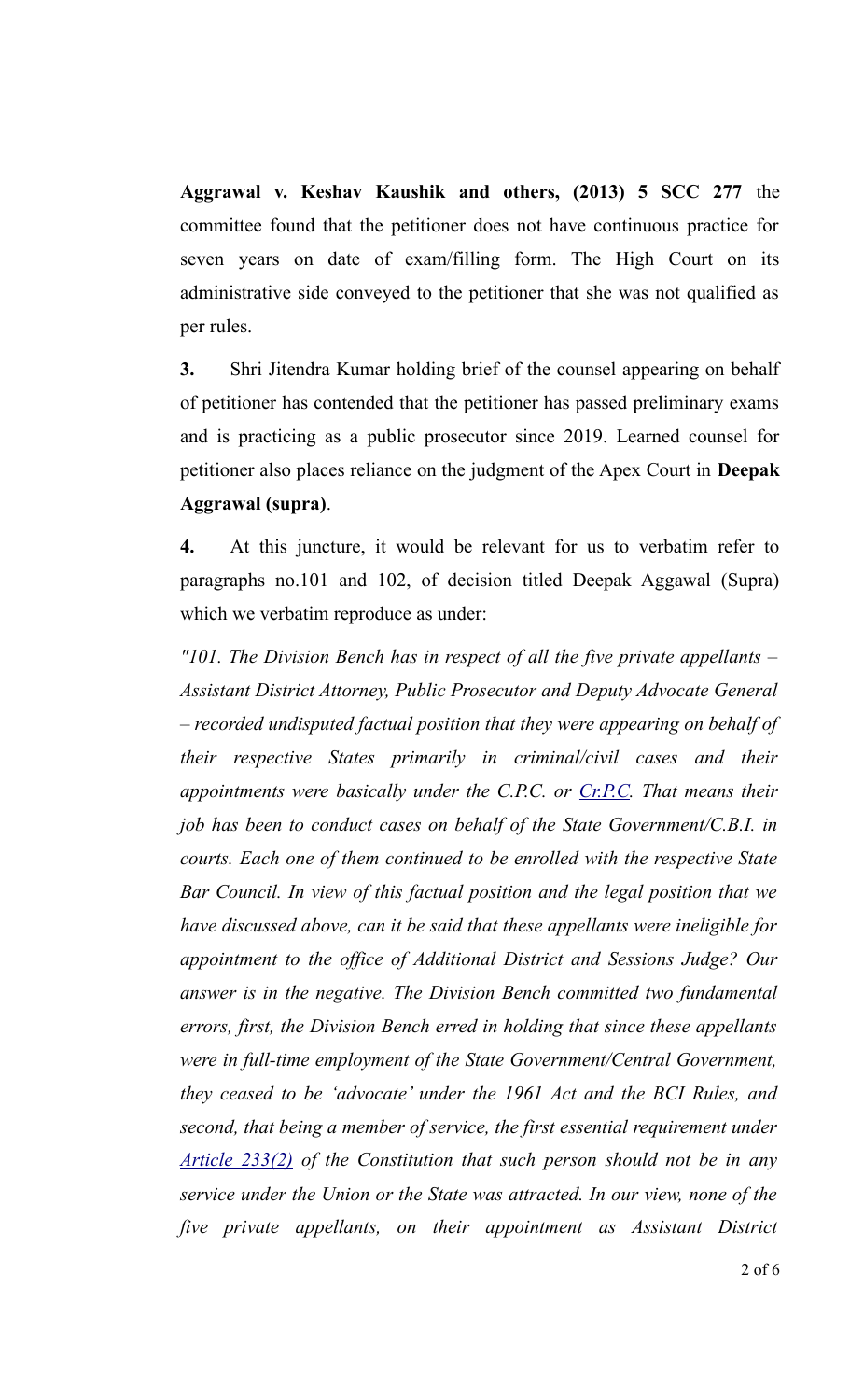*Attorney/Public Prosecutor/Deputy Advocate General, ceased to be 'advocate' and since each one of them continued to be 'advocate', they cannot be considered to be in the service of the Union or the State within the meaning of Article 233(2). The view of the Division Bench is clearly erroneous and cannot be sustained.* 

*102. As regards construction of the expression, "if he has been for not less than seven years an advocate" in Article 233(2) of the Constitution, we think Mr. Prashant Bhushan was right in his submission that this expression means seven years as an advocate immediately preceding the application and not seven years any time in the past. This is clear by use of 'has been'. The present perfect continuous tense is used for a position which began at some time in the past and is still continuing. Therefore, one of the essential requirements articulated by the above expression in Article 233(2) is that such person must with requisite period be continuing as an advocate on the date of application"* 

**5.** While perusing the grounds of challenge, it is clear from the factual data that petitioner cannot seek appointment as Judicial Officer/District Judge in this calendar year as the petitioner does not fulfill the criteria fixed as per provisions of Articles 233, 234 and 236 of the Constitution of India and the rules for. The question is whether the break in practice of the petitioner can be condoned? The decision in Deepak Aggarwal (supra) will not help the petitioner as in our case the Rules categorically mention and has been interpreted to mean seven years in **Satish Kumar Sharma v. Bar Counsel of HP, (2001) 2 SCC 365** will have to be looked into. In our case, the petitioner herein from a period of 2017 to 2019 was employed and so there is brake in a legal practice. The Rules framed have to be construed so as to see that the purpose of the legislation is not **withered down.** 

**6.** The term used "has been" is interpreted to mean seven years and has to be in present perfect continuous tense and not has been seven years during any period. This interpretation will not permit us to entertain this petition and grant the mandamus to permit the petitioner to appear in the exam.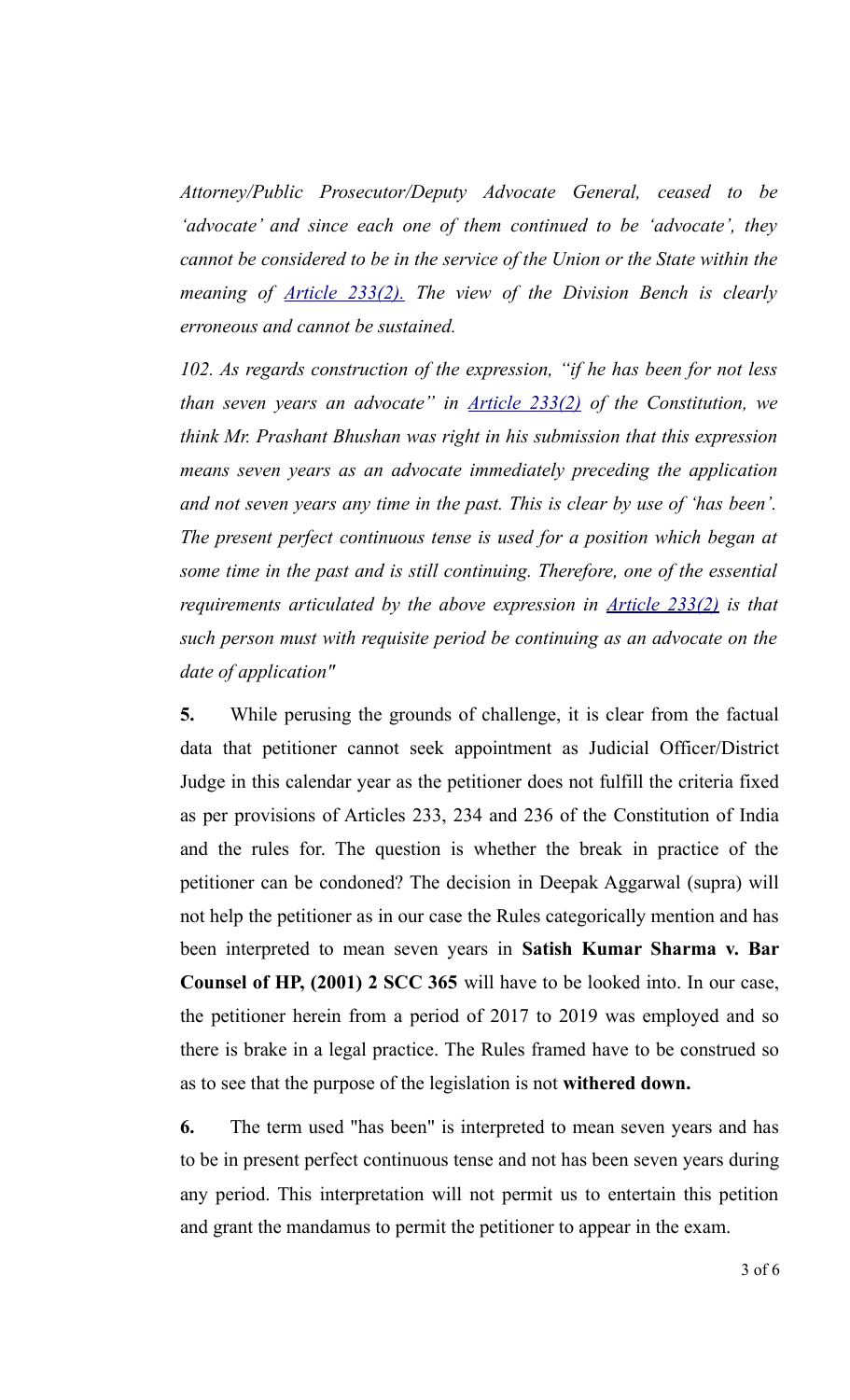**7.** The recent decision of the Division Bench of this Court titled *Shashank Singh and others v. Hon'ble High Court of Judicature at Allahabad and another, Writ-A No.27120 of 2018* decided on 3.12.2021 is also pressed in service by Shri Rahul Agarwal, learned counsel for the High Court-namely respondents where in it is held:

*"The subject matter of the writ petition relates to the process of Direct Recruitment to the U.P. Higher Judicial Services-2018 (Part II). The Allahabad High Court issued a Notification dated 12.11.2018 inviting applications for direct recruitment to the Uttar Pradesh High Judicial Service-2018 (Part-II);*

*For appreciating the arguments raised on behalf of the writ petitioners, it would be appropriate to refer to Rule 5 of the U.P. Higher Judicial Service Rules 1975, which is reproduced as under:-*

*"5. Sources of recruitment.- The recruitment to the Service shall be made-*

*a) by promotion from amongst the Civil Judges (Senior Division) on the basis of Principle of merit-cum-seniority and passing a suitability test.*

*b) by promotion strictly on the basis of merit through limited competitive examination of Civil Judges (Senior Division) having not less than five years qualifying service;*

*c) by direct recruitment from amongst the Advocates of not less than seven years standing as on the last date fixed for the submission of application forms.* 

*The U.P. Higher Judicial Service Rules, 1975 have been framed in exercise of the power conferred by the Proviso to Article 309 read with Article 233 of the Constitution of India.* 

*The Article 233 of the Constitution of India has been recently interpreted by the Hon'ble Apex Court in the Civil Appeal No.1698 of 2020 (Dheeraj Mor Vs. Hon'ble High Court of Delhi) arising out of SLP (C) No.14156 of 2015 and other connected matters vide decision dated February 19th, 2020 reported in 2020 SCC online SC 213. The Hon'ble Apex Court after considering all aspects of the matter observed as under:-*

*"59. In view of the aforesaid interpretation of Article 233, we find that rules debarring judicial officers from staking their claim as against the posts reserved for direct recruitment from bar are not ultra vires as rules are subservient to the provisions of the Constitution.*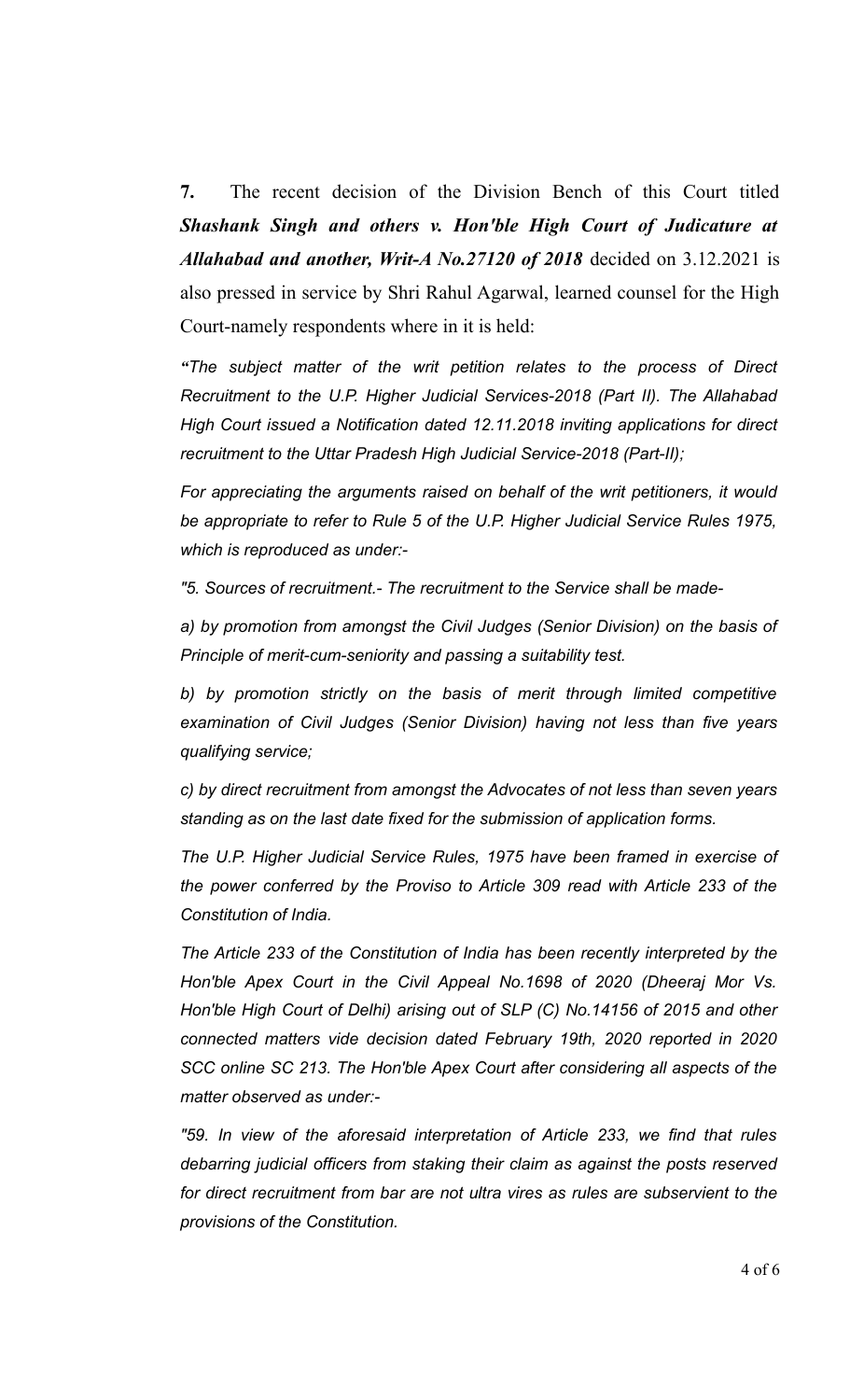*60. We answer the reference as under:-*

*(i) The members in the judicial service of the State can be appointed as District Judges by way of promotion or limited competitive examination.*

*(ii) The Governor of a State is the authority for the purpose of appointment, promotion, posting and transfer, the eligibility is governed by the Rules framed under Articles 234 and 235.*

*(iii) Under Article 232(2), an Advocate or a pleader with 7 years of practice can be appointed as District Judge by way of direct recruitment in case he is not already in the judicial service of the Union or a State.*

*(iv) For the purpose of Article 233(2), an Advocate has to be continuing in practice for not less than 7 years as on the cut-off date and at the time of appointment as District Judge. Members of judicial service having 7 years' experience of practice before they have joined the service or having combined experience of 7 years as lawyer and member of judiciary, are not eligible to apply for direct recruitment as a District Judge.*

*(v) The rules framed by the High Court prohibiting judicial service officers from staking claim to the post of District Judge against the posts reserved for Advocates by way of direct recruitment, cannot be said to be ultra vires and are in conformity with Articles 14, 16 and 233 of the Constitution of India.*

*(vi) The decision in Vijay Kumar Mishra (supra) providing eligibility, of judicial officer to compete as against the post of District Judge by way of direct recruitment, cannot be said to be laying down the law correctly. The same is hereby overruled.*

*61. In the case of Dheeraj Mor and others cases, time to time interim orders have been passed by this Court, and incumbents in judicial service were permitted to appear in the examination. Though later on, this Court vacated the said interim orders, by that time certain appointments had been made in some of the States and in some of the States results have been withheld by the High Court owing to complication which has arisen due to participation of the ineligible in-service candidates as against the post reserved for the practising advocates. In the cases where such in-service incumbents have been appointed by way of direct recruitment from bar as we find no merit in the petitions and due to dismissal of the writ petitions filed by the judicial officers, as sequel no fruits can*